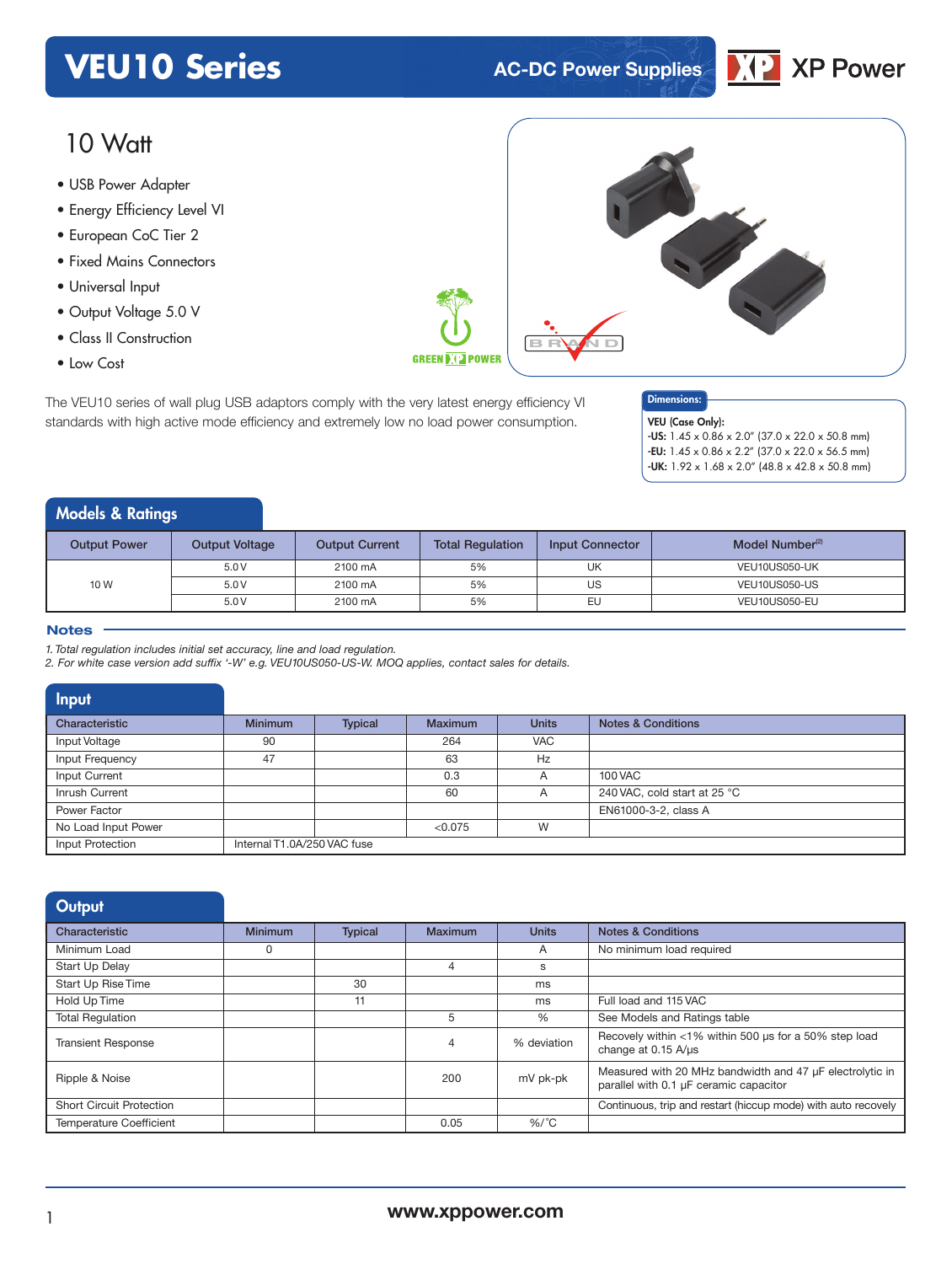# **VEU10 Series**



General

| Characteristic            | <b>Minimum</b> | <b>Typical</b> | Maximum | <b>Units</b> | <b>Notes &amp; Conditions</b> |
|---------------------------|----------------|----------------|---------|--------------|-------------------------------|
| <b>Energy Efficiency</b>  |                |                |         |              | Level VI and CoC Tier 2       |
| Isolation                 |                | 3000           |         | <b>VAC</b>   | Input to Output               |
| Switching Frequency       | 24             |                | 70      | kHz          | Variable                      |
| Mean Time Between Failure | 100            |                |         | kHrs         | MIL-HDBK-217F at 25 °C GB     |
| Weight                    |                | 0.11(50)       |         | Ib(g)        | For -UK version               |

#### **Environmental** Characteristic Minimum Typical Maximum Units Notes & Conditions Operating Temperature 0 0 +60 +60 C Derate from 100% load at 40 °C to 50% load at 60 °C Storage Temperature  $-40$  +85 °C<br>Operating Humidity 5 95 % Operating Humidity **5** 5 8 95 95 RH, non-condensing **Cooling Cooling Cooling Cooling Cooling Cooling Cooling Cooling Cooling Cooling Cooling Cooling Cooling Cooling Cooling Cooling Cooling Cooling Cooling Cooling Cooling Cooling Cooling Cooling Cooling Cooling Cooling Cooli** Shock 1 m drop onto concrete on each of 6 axes Vibration 10 10 300 Hz 2 g 15 mins/sweep, 60 mins for each of 3 axes

#### EMC: Emissions

| <b>Phenomenon</b>       | Standard    | <b>Test Level</b> | <b>Notes &amp; Conditions</b> |
|-------------------------|-------------|-------------------|-------------------------------|
| Conducted               | EN55032     | Level B           |                               |
| Radiated                | EN55032     | Level B           |                               |
| <b>Harmonic Current</b> | EN61000-3-2 | Class A           |                               |
| <b>Voltage Flicker</b>  | EN61000-3-3 |                   |                               |

| <b>EMC: Immunity</b>   |                 |                                                                     |          |                               |
|------------------------|-----------------|---------------------------------------------------------------------|----------|-------------------------------|
| <b>Phenomenon</b>      | <b>Standard</b> | <b>Test Level</b>                                                   | Criteria | <b>Notes &amp; Conditions</b> |
| <b>ESD Immunity</b>    | EN61000-4-2     | 2,3                                                                 | A        | ±4 kV contact, ±8 kV air      |
| Radiated Immunity      | EN61000-4-3     | 3 V/m                                                               | A        |                               |
| EFT/Burst              | EN61000-4-4     | Level 2                                                             | A        |                               |
| Surge                  | EN61000-4-5     | Level 2                                                             | A        |                               |
| Conducted Immunity     | EN61000-4-6     | 3V                                                                  | A        |                               |
| <b>Magnetic Fields</b> | EN61000-4-8     | A/m                                                                 | A        |                               |
| Dips and Interruptions |                 | EN55024 100% 10 ms, 30% 500 ms, 100% 5000 ms, Perf Criteria A, A, B |          |                               |

### Safety Approvals

| <b>Phenomenon</b> | Standard                                              |
|-------------------|-------------------------------------------------------|
| CB Report         | IEC60950-1                                            |
| UL                | UL/cUL60950-1, approved as limited power source (LPS) |
| <b>TUV</b>        | EN60950-1                                             |
| CCC               | China Compulsory Certification, GB4943                |
| AU/NZ             | AU/NZ 60950.1                                         |